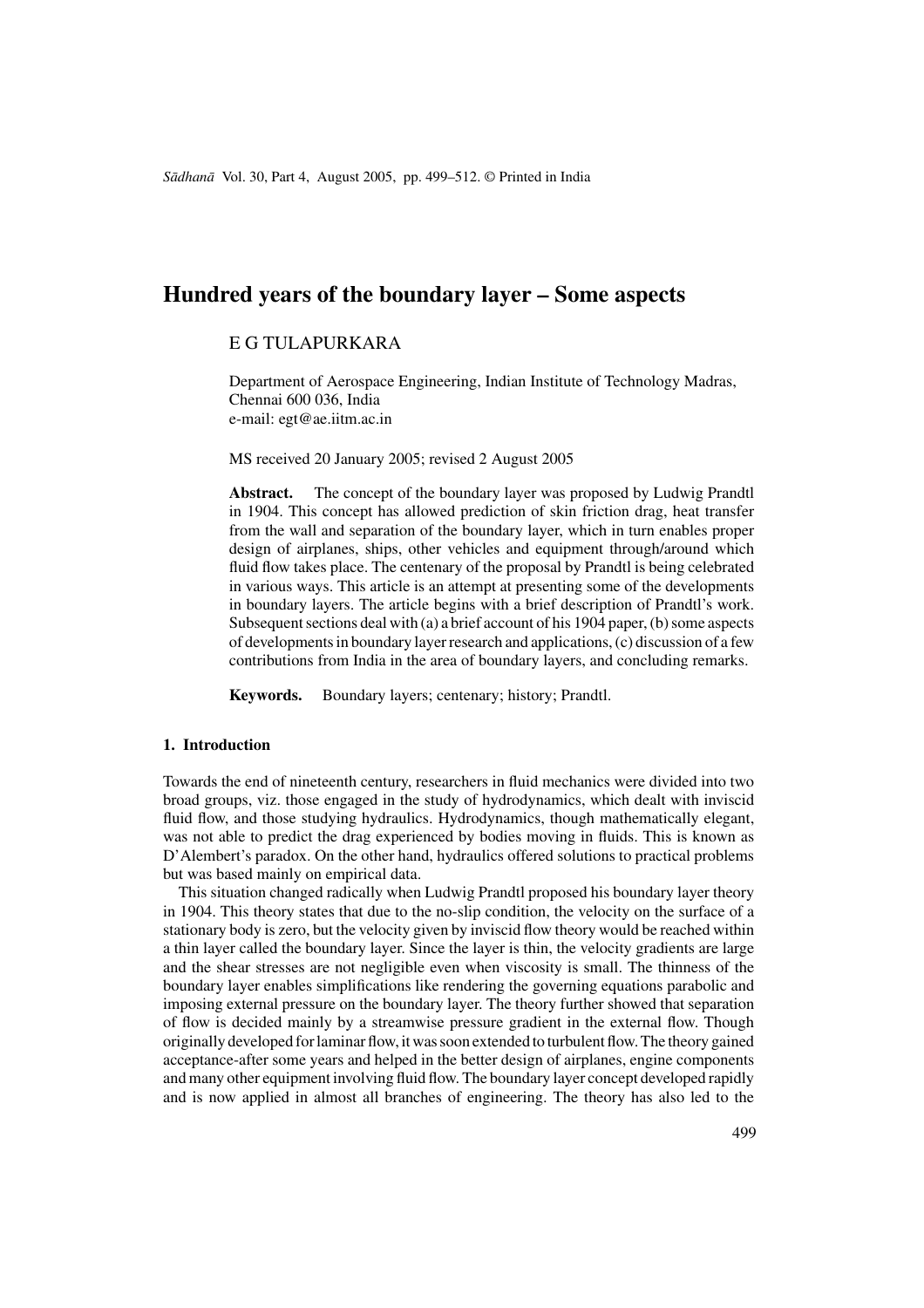# 500 *E G Tulapurkara*

development of mathematical tools like method of matched asymptotic expansions. This article touches upon some aspects of the developments in boundary layers.

#### **2. Prandtl, the man**

The material of this section has been taken from Anderson (1985), Rouse & Ince (1963), Tani (1977), Lumley & Yaglom (2001) and various websites. Ludwig Prandtl (figure 1) was born on February 4, 1875 in Freising, Germany. His father was Alexander Prandtl, and mother, the former Magdalene Ostermann. Ludwig's father was a professor of surveying and a great lover of nature. He influenced Ludwig to observe natural phenomena and reflect on them. In 1894 Ludwig started his studies at the Technische Hochschule in Munich. He graduated from the University of Munich with a Ph.D. Prof. A Foppl was his advisor and his thesis dealt with unstable elastic equilibrium in which bending and distortion acted together.

After completing his Ph D from Munich, Prandtl joined Maschinenfabrick Augsburg as an engineer. His job was to redesign an apparatus for removing machine shavings (chips) by suction. Finding no reliable information, he got deeply involved in fluid mechanics and carried out experiments, which provided answers to some questions in his mind. He modified the design, which performed better and consumed only one-third the power required earlier. In 1901 Prandtl became Professor of Mechanics at Technische Hochschule in Hanover. He continued his study of fluid mechanics; developed boundary layer theory and became interested in supersonic flow through nozzles. In 1904 he presented the concept of the boundary layer at the Third Congress of Mathematicians at Heidelberg. Later that year, he was appointed Professor at the University of Göttingen. In 1925 he became Director of the Institute for Technical Physics and continued in that post till his death on August 15, 1953.

During 1905–1908 Prandtl carried out experiments in supersonic flow through nozzles and developed oblique shock and expansion wave theory. During 1910–1920 his efforts were concentrated mainly on low speed aerofoil and wing theory (known as the Prandtl lifting line theory). In the 1920s, he worked on compressible flow and gave the Prandtl– Glauert compressibility correction. In 1925 he developed the concept of mixing length to obtain eddy viscosity in turbulent flows. In 1945 he modified the theory, which is now called the one-equation model of turbulence. He made contributions in many areas and his name is associated with: Prandtl number, Prandtl's boundary layer theory, Prandtl's lifting line



**Figure 1.** Ludwig Prandtl.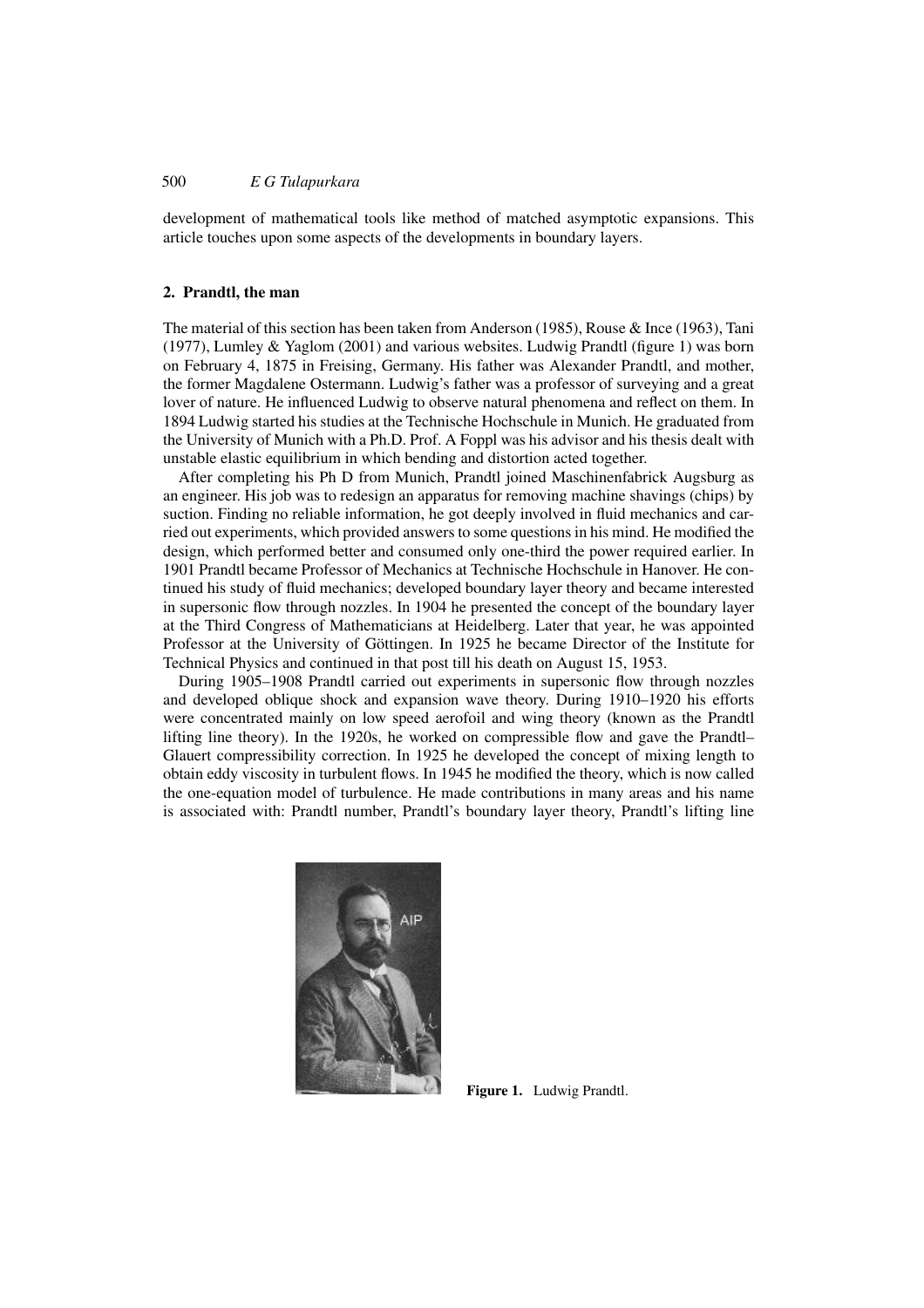theory, Prandtl–Meyer expansion function and Prandtl mixing length theory. Prandlt had many excellent students like Von Karman, Munk, Schlichting, Betz, Busemann, Polhausen, Tollmien and Ackeret. V M Ghatage, who later became the first Chief Designer at Hidustan Aeronautics Limited (HAL) and Professor at the Indian Institute of Science, Bangalore, obtained his Ph D under Prandtl in 1936. Prandtl was a gracious, studious, likable, friendly person totally engaged in things that interested him. He was an accomplished pianist. He was married to Gertrude, daughter of his adviser, Prof. Foppl. Prandtl had two daughters.

Prandtl is rightly called the father of aerodynamics but he was a very unassuming person. On the occasion of his being elected honorary member of the German Physical Society, Prandtl gave a talk entitled "*My road to hydrodynamic theories*". In response to Heisenberg's congratulatory remarks that Prandtl had the ability to see through equations, without calculating, what solution they may possess, he said "I should reply that I admit having no such ability, but I endeavor to gain as clear a conception as possible about the matters forming the basis of the problem and seek to understand the events. The equations do not come in until later, when I believe to have understood the problem: they are useful not only to produce quantitative information which cannot certainly be obtained by conception alone, but also to afford good means of adducing proofs for my conclusions, thus winning recognition from others".

## **3. The 1904 paper**

Prandtl presented the paper entitled "Uber Flussigkeitsbewegung bei sehr kleiner Reibung" at the Third International Congress of Mathematics held in Heidelberg and published in the Proceedings of the Congress in 1905. This paper is available in English with the title of "Motion of fluid with very little viscosity" as NACA TM 452, March 1928.

According to Tani (1977), the genesis of boundary layer theory can be summarized as follows. When Prandtl was working at Maschinenfabrick Augsburg as an engineer, he arranged a conical diffuser in a large air duct but failed to achieve the desired pressure recovery. The angle of the cone was too large and the flow separated from the diffuser walls. The reason for the loss of pressure and the separation of the flow occupied Prandtl's inquiring mind and after three years the concept of boundary layer provided the answers. The 1904 paper is a brief account of just eight pages and contains features of boundary layer theory, separation of boundary layer and delay of separation by suction. The article begins with the continuity equation and N-S equation for an incompressible fluid. (Standard notations are used throughout.)

$$
\nabla \cdot \bar{V} = 0,\tag{1}
$$

$$
\frac{D\bar{V}}{Dt} + \nabla P = \mu \nabla^2 \bar{V}.
$$
 (2)

These equations in scalar, non-dimensional form for steady two-dimensional flow can be written as:

$$
\frac{\partial U^*}{\partial x^*} + \frac{\partial V^*}{\partial y^*} = 0,\tag{3}
$$

$$
U^* \frac{\partial U^*}{\partial x^*} + V^* \frac{\partial U^*}{\partial y^*} = -\frac{\partial p^*}{\partial x^*} + \frac{1}{\text{Re}} \left[ \frac{\partial^2 U^*}{\partial x^{*2}} + \frac{\partial^2 U^*}{\partial y^{*2}} \right],\tag{4}
$$

$$
U^* \frac{\partial V^*}{\partial x^*} + V^* \frac{\partial V^*}{\partial y^*} = -\frac{\partial p^*}{\partial y^*} + \frac{1}{\text{Re}} \left[ \frac{\partial^2 V^*}{\partial x^{*2}} + \frac{\partial^2 V^*}{\partial y^*} \right].
$$
 (5)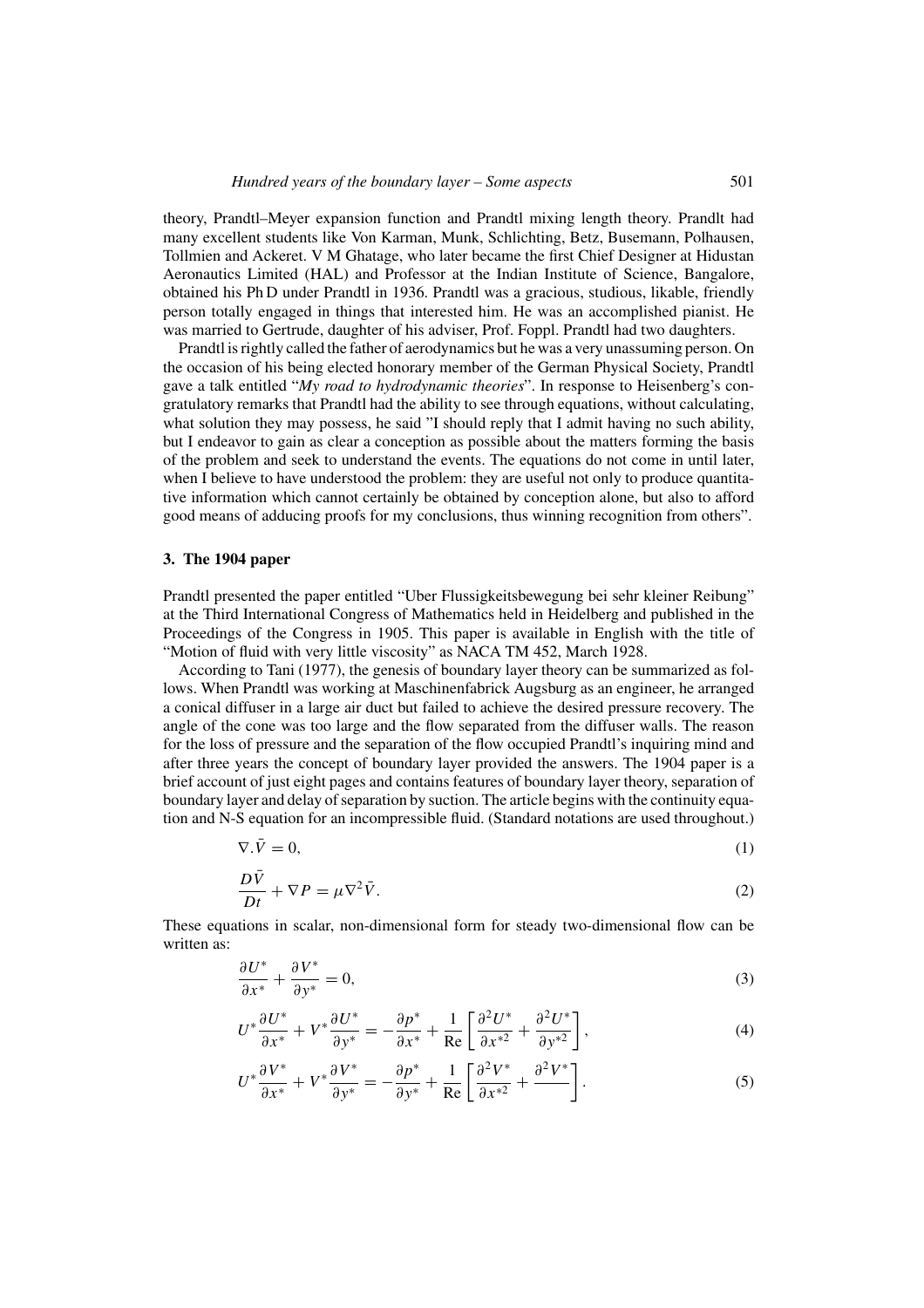

**Figure 2.** Boundary layer profile.

Prandtl provided  $(1)$  and  $(2)$ , we present  $(3)$ ,  $(4)$  and  $(5)$  for the sake of explanation. Equations (1) and (2) are nonlinear partial differential equations and exact solutions can only be obtained for very slow motion, where the inertia terms can be ignored or when the viscous terms are ignored (inviscid flow). It was known that the inviscid flow equations did not predict drag experienced by bodies. To tackle this problem, Prandtl argued that the fluid adheres to the surface of the body i.e. velocity of fluid is zero on a stationary body or equal to the velocity of the body when the body is moving. However, the velocity around the body which can be obtained by the potential flow theory or inviscid flow theory, would be outside a thin layer (Prandtl called this layer a transition layer but later the term boundary layer was accepted). Since the layer is very thin the cross-stream velocity gradient is high and produces noticeable effects even for very small viscosities. Then he further argued that since the layer is thin the normal component of velocity  $(V)$  is small and the external pressure gradient is impressed on the boundary layer. He stated the following boundary layer equations, which can obtained by applying order of magnitudes analysis (see Schlichting & Gersten 2000)

$$
\frac{\partial U}{\partial x} + \frac{\partial V}{\partial y} = 0,\tag{6}
$$

$$
U\frac{\partial U}{\partial x} + V\frac{\partial U}{\partial y} + \frac{1}{\rho}\frac{dp}{dx} = \nu\frac{\partial^2 U}{\partial y^2}.
$$
 (7)

Prandtl mentions that *dp/dx* is to be given throughout the length of body and the profile of *U* should be given at an initial cross-section. Then the problem can be solved numerically. What he seems to imply is that the N–S equations of elliptic nature are now converted to equations of parabolic nature. Subsequently, the paper presents the result for the problem of flow past a flat plate without giving proof. He also states that equations (6) and (7) can be simplified by using a similarity hypothesis, i.e. *U* can be expressed as  $f(y/\sqrt{x})$ . Again without giving any details, he mentions that the resistance or the skin friction drag taken together for both sides of plate is  $R = 1.1b(\mu \rho l U_o^3)^{1/2}$ , where *b* is the width of plate, *l* is length of plate and  $U<sub>o</sub>$  is the velocity of the undisturbed flow. He obtained the velocity profile as shown in figure 2.

*Remark* 1. The details of the analysis are given later in a paper by Blasius published in 1908 (See Schlichting & Gersten 2000), who obtained the correct expression of  $R = 1.328b(\mu \rho l U_o^3)^{1/2}$ . After obtaining the boundary layer profile, he mentions an important practical result, that in certain cases the flow separates from surfaces at a point entirely determined by external conditions as shown in figure 3. Further he says that on closer

502 *E G Tulapurkara*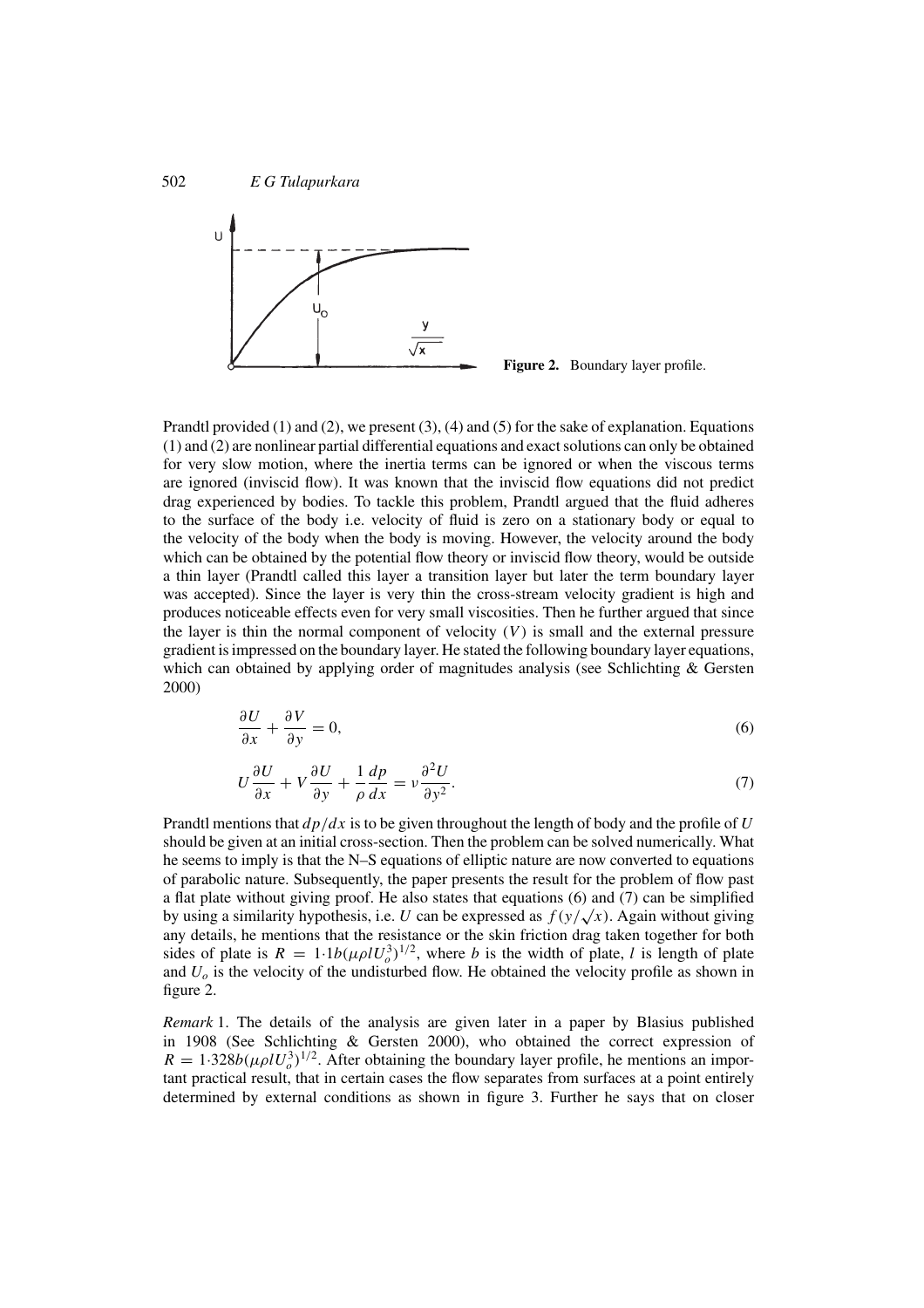*Hundred years of the boundary layer – Some aspects* 503



**Figure 3.** Boundary layer separation.

examination, the necessary condition for separation of flow is that there should be pressure increase along the surfaces in the direction of flow, which is now called adverse pressure gradient. Subsequently, Prandtl explains how shear layers would be formed behind a circular cylinder and bodies with sharp corners. To give experimental evidence, he mentions the experimental studies done in a water channel as shown in figure 4. He also shows the flow patterns behind (a) a circular cylinder, and (b) when suction is applied through a hole on the upper side of the cylinder (figure 5).

- 3.1 *Comments on the paper*
- (1) Prandtl (1904) is a very remarkable paper as it presents (a) the concept of the boundary layer which results in the transformation of elliptic equations to parabolic equations, (b) application of the similarity hypothesis to reduce partial differential equations to ordinary differential equations, (c) a formula for friction drag on a flat plate, (d) separation dependent on external pressure gradient, (e) the idea that separation can be controlled by suction.
- (2) Tani (1977) mentions that when Prandtl was asked why the paper was so short (eight pages), Prandtl explained that he was given only ten minutes for his lecture at the Congress and (that being still young) he thought he could publish only what he had had time to say.



Figure 4. Prandtl's water channel.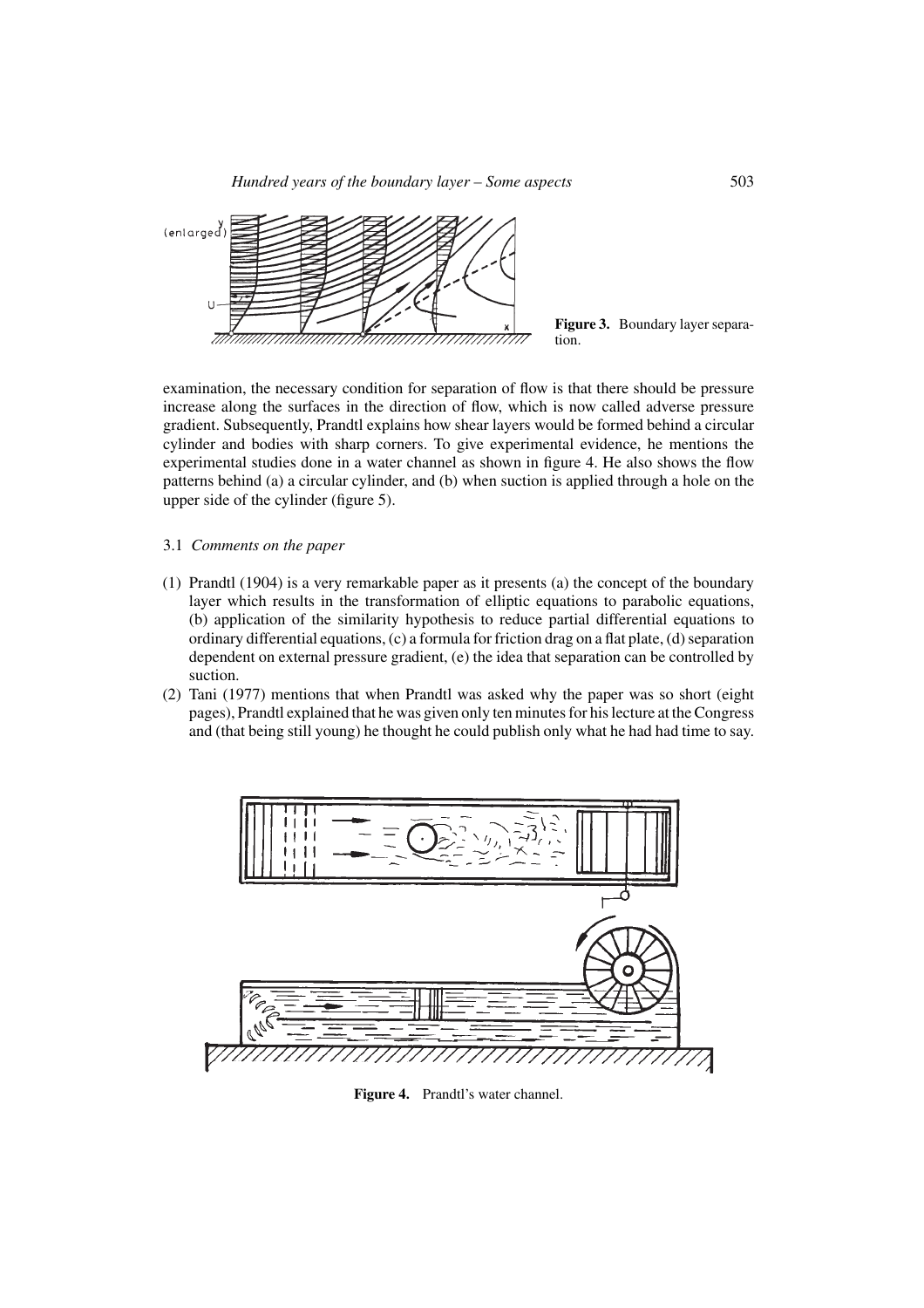

**Figure 5.** Flow visualization of wake behind cylinder – without (left) and with (right) suction.

#### **4. Some aspects of developments in boundary layer research**

After the presentation of the boundary layer concept by Prandtl in 1904, only six papers appeared in the period 1904 to 1914 (Tani 1977). Blasius (1908) presented results for boundary layers over a flat plate in a uniform stream and on a circular cylinder. Bolze (1908) reported results on boundary layer over a sphere. Prandtl (1910) applied the boundary layer concept to heat transfer problems. Heimenz (1911) presented results for boundary layer over circular cylinders with experimental pressure distributions. Toffer, (1912) presented refined calculations of cases investigated by Blasius. It may be pointed out here that when the bibliographic details of some of the investigations are not given in this article, they can be seen in Tani (1977). Prandtl (1914) explained the reduction in drag of a sphere after a certain Reynolds number, as observed by Eiffel (1912) as due to the transition of flow in the boundary layer from laminar to turbulent. All these papers originated from Göttingen. It may be added that transition to turbulence in channels and pipes was known earlier through the experiment of Reynolds in 1883 (Schlichting & Gersten 2000). Orr and Sommerfeld had derived equations for stability in 1907 and 1908 (Schlichting & Gersten 2000).

The important developments in the period 1914 to 1924 are: (i) Von Karman developed the following momentum integral equation, obtained by integrating (7) across the boundary layer:

$$
\frac{d\theta}{dx} + \frac{\theta}{U_e}(H+2)\frac{dU_e}{dx} = \frac{C_f}{2},\tag{8}
$$

where  $\theta$ ,  $U_e$ , H and  $C_f$  are momentum thickness, external velocity, shape parameter and skin friction coefficient respectively (see Schlichting & Gersten 2000, for details). This equation permits calculation of skin friction drag needed for optimizing airfoil shapes. (ii) Tollmien (1924) reported the results of boundary layer on a rotating circular cylinder. (iii) Burger and his students (Burgher *et al* 1924 & 1925) reported hot wire measurements in boundary layer. By this time (1924) the concept of the boundary layer had spread to many countries.

During the period 1924 to 1934 the spread of boundary layer research was facilitated (Tani 1977) by Tollmien (1931) article in *Handbuch der experimental Physik* and Prandtl's article in *Aerodynamic theory*, edited by Durand (1935). In this decade, about six papers appeared per year on boundary layers. The concept, developed originally for laminar flow, was extended to turbulent flow and also to free shear flows like wakes and jets. An all-inclusive term for such flows is thin shear flows. The stability of laminar flow was also investigated as the cause for origin of turbulence.

During the period 1935 to 1944, about fourteen papers per year were published on boundary layers (Tani 1977). The analysis of compressible boundary layer was pursued in response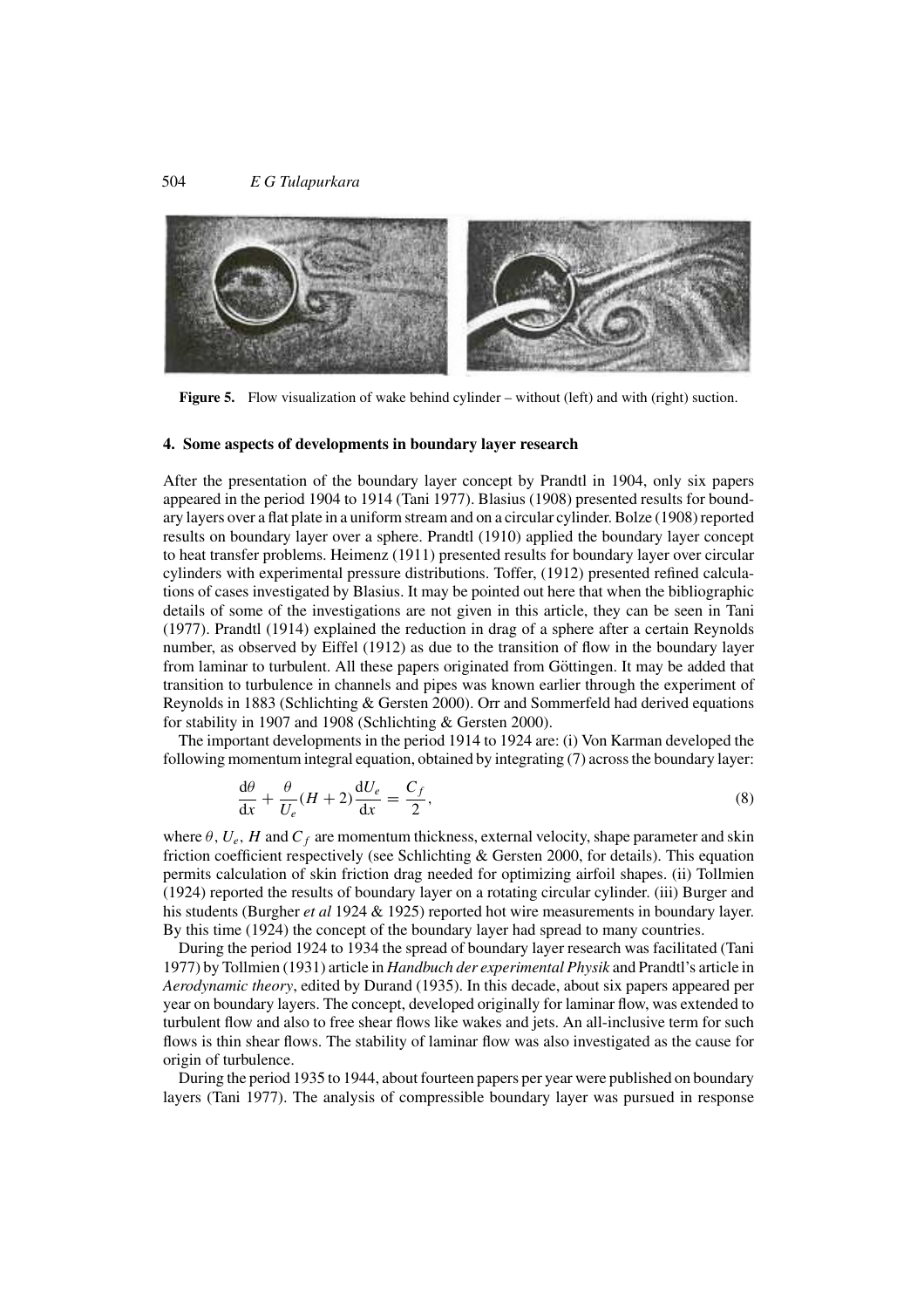to need for high speed flight and in later periods to flows with real gas effects. Boundary layer studies were extensively used in aeronautical engineering. Due to study of heat and mass transfer in moving fluids, the application of boundary layers extended, by the 1950's, to mechanical engineering, chemical engineering etc. By 1955 about 100 articles appeared per year on boundary layers. Currently about 800 articles per year appear (Schlichting & Gersten 2000). Over the years significant advances have been made in the following areas.

- (i) Prediction of transition under influence of various parameters like pressure gradient, curvature, compressibility, roughness etc.
- (ii) Turbulent boundary layers under the influence of pressure gradient, curvature, compressibility etc.
- (iii) Study of thin shear flows like wakes, jets, wake-boundary layer interaction, wall jet etc., subject to effects like curvature, pressure gradient etc.
- (iv) Measurement of boundary layers using hot wire anemometer, laser Doppler anemometer (LDA) and particle image velocimetry (PIV).
- (v) Three-dimensional boundary layers.
- (vi) Unsteady boundary layers with application to rotating machinery and helicopters.
- (vii) Atmospheric boundary layers.
- (viii) Computation of boundary layer using
	- (a) Momentum integral equation.
	- (b) Reynolds averaged Navier–Stokes (RANS) equations which can be derived by decomposing instantaneous velocity and other flow variables as sum of the time averaged part plus the fluctuating part, e.g.  $U = \overline{U} + u'$ .
	- (c) Direct numerical simulation (DNS) of turbulent boundary layers. In this approach, the unsteady Navier–Stokes equations are numerically solved over a fine grid to resolve the smallest scales of turbulent motion. This approach requires large computational resources.
	- (d) Large eddy simulation (LES) This approach is in-between the RANS and DNS approaches and involves the resolution of large eddies and modelling the smaller ones.
- (ix) Models of turbulence for boundary layers: mixing length, one-equation, two-equation, half equation, Reynolds stress models and nonlinear models etc.
- (x) Drag reduction by modification of surface, additives etc.
- (xi) Boundary layer control by blowing, suction, moving wall etc.
- (xii) Singular perturbation theory and higher order boundary layer.
- (xiii) Study of features like presence of coherent structures, intermittency etc.

Description of developments in all these areas would be beyond the scope of this article. The following sub-sections describe some developments of special interest to the author, which also have practical applications.

### 4.1 *Laminar flow airfoils*

Prandtl (1914) inferred that flow in the boundary layer could become turbulent and that transition to turbulence could be triggered by roughness. Further, he learnt that (i) a turbulent boundary layer has a higher skin friction drag, (ii) separation is delayed when the boundary layer is turbulent. Thus, for a bluff body whose drag in mainly pressure drag, the drag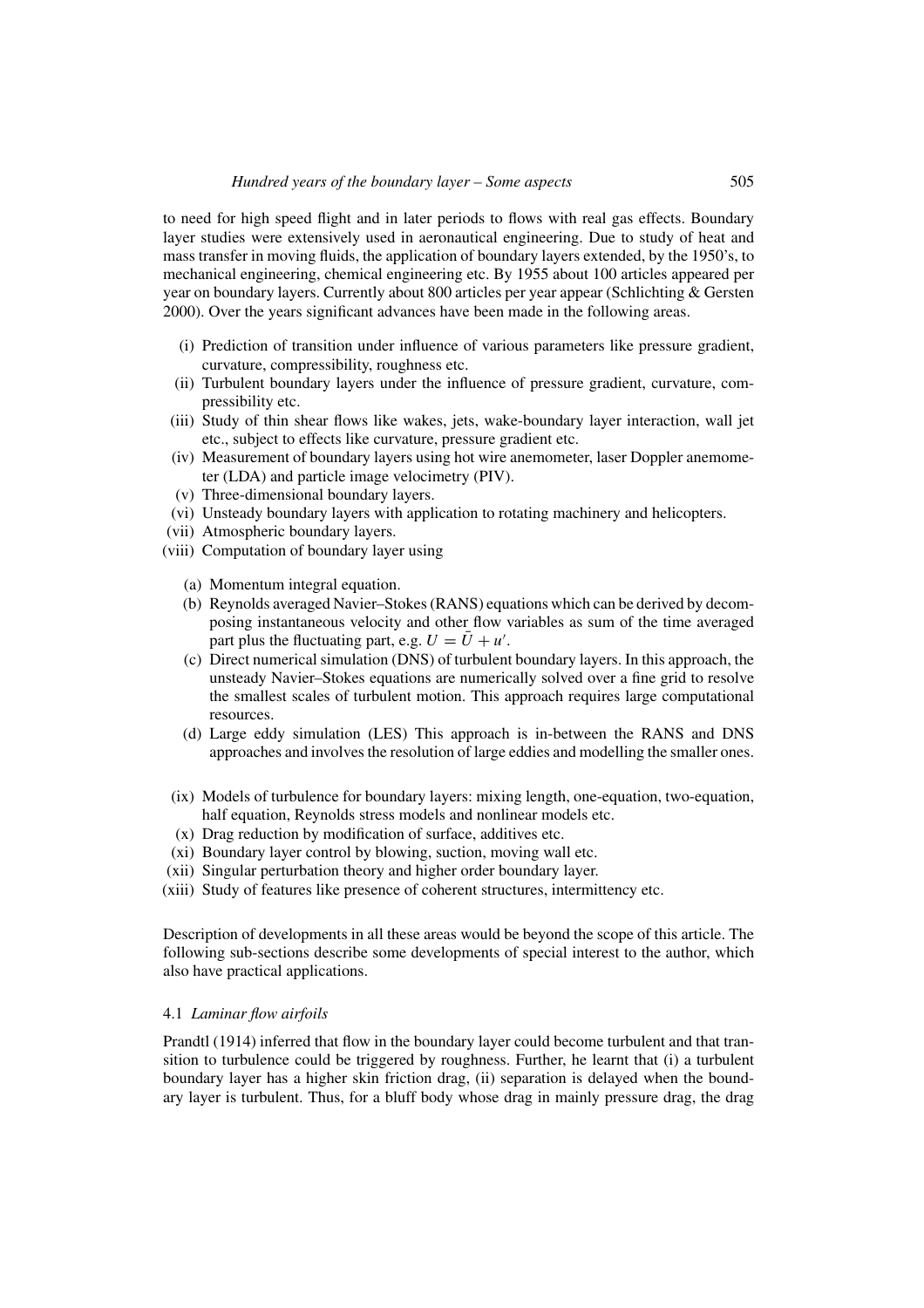# 506 *E G Tulapurkara*

is reduced when separation is delayed by triggering transition. However, for a streamlined body like an airfoil, whose drag is mainly skin friction drag, delaying transition to turbulence reduces the drag. Beyond a certain Reynolds number the laminar boundary layer becomes sensitive to small disturbances, and the disturbances grow. Later the boundary layer becomes turbulent. Tollemien (1929) and Schlichting (1933) were able to theoretically calculate the critical Reynolds number (now called indifference Reynolds number, see Schlichting & Gersten 2000) for a flat plate boundary layer. Subsequently the effect of a pressure gradient was studied by Schlichting & Ulrich (1940) and it was shown that transition does not take place when the pressure gradient is favourable (i.e. pressure decreases along the flow direction) and that transition is hastened by an adverse pressure gradient (i.e. pressure increases along flow direction). Further transition can be delayed by having a smooth surface. These findings led to development of to laminar flow airfoils by Jacob (1939) and others at NACA laboratories. These airfoils have significantly lower drag coefficient as compared to earlier airfoils. The variations of drag coefficient with Reynolds number and the shape of earlier airfoils (NACA 4 and 5-digit series) and the laminar flow airfoils are shown in figure 6 (Sclichting 1968). Subsequently methods for predicting (a) critical Reynolds number, (b) extent of transition zone, (c) laminar separations and reattachment etc., were improved. Currently, codes are available for design of laminar flow airfoils for desired applications. These codes generally employ momentum integral equation for computing the development of boundary layers. See, for example, Eppler (1990).

## 4.2 *Slotted airfoils*

Blowing or energizing the low velocity fluid in the boundary layer can delay the separation of the boundary layer. This can be achieved, in a passive manner, by having a slot in the airfoil, which connects the relatively high-pressure region on the lower surface of an airfoil, at an angle of attack, to the low-pressure region on the upper surface of the airfoil. The air from the lower surface rushes to the upper side and energizes the boundary layer on the upper surface and delays separation. This leads to a slat at the leading edge and a slot ahead of the trailing edge flap (figure 7). Developments in measurement techniques have enabled the measurement of this complex flow involving laminar boundary layer, transition, turbulent boundary layer and wake boundary layer interaction. Computational techniques and models of turbulence have also been improved to enable satisfactory prediction. See, for example, Ying *et al* (1999).

### 4.3 *Data on two-dimensional boundary layers*

Codes have been developed and are being used to calculate boundary layers. These codes need to be validated for gaining confidence in the prediction of results (Roche 1998). This requires data from carefully conducted experiments. Such data are called benchmark data. Here, we highlight some of these benchmark data. Klebanoff (1955) measured velocity profiles, turbulence stresses, dissipation (partially), and the terms in equation for of turbulent kinetic energy and intermittency in a boundary layer at  $R_\theta = 7500$  where  $R_\theta$  is Reynolds number based on momentum thickness  $(\theta)$  of the boundary layer.

Coles & Hirst (1969) present a compilation of data on boundary layer subjected to favourable and adverse pressure gradients and relaxing flow where pressure gradient is abruptly decreased and boundary layer relaxes to a new equilibrium.

Samuel & Joubert (1975) consider boundary layers developing under increasingly adverse pressure gradients.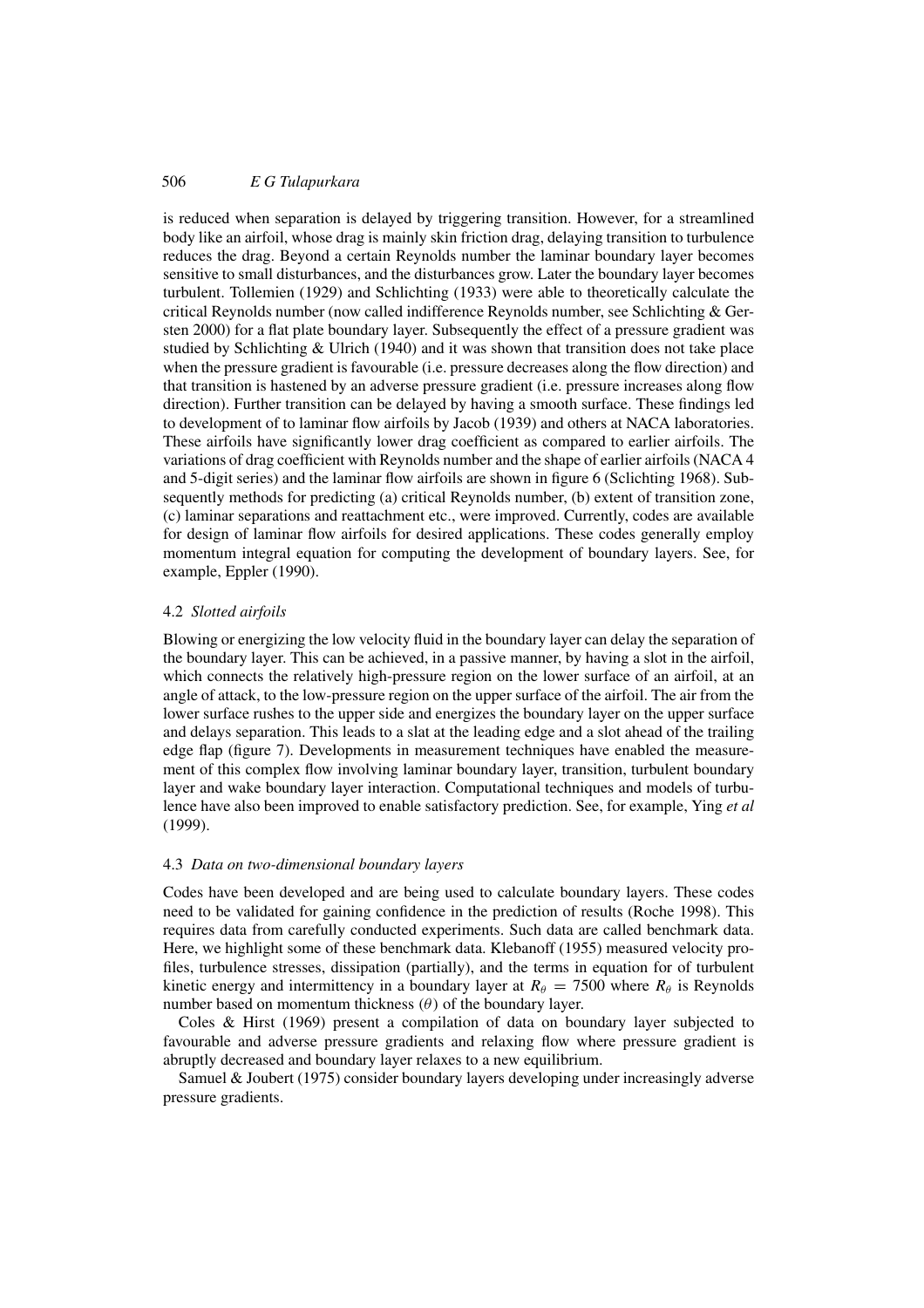

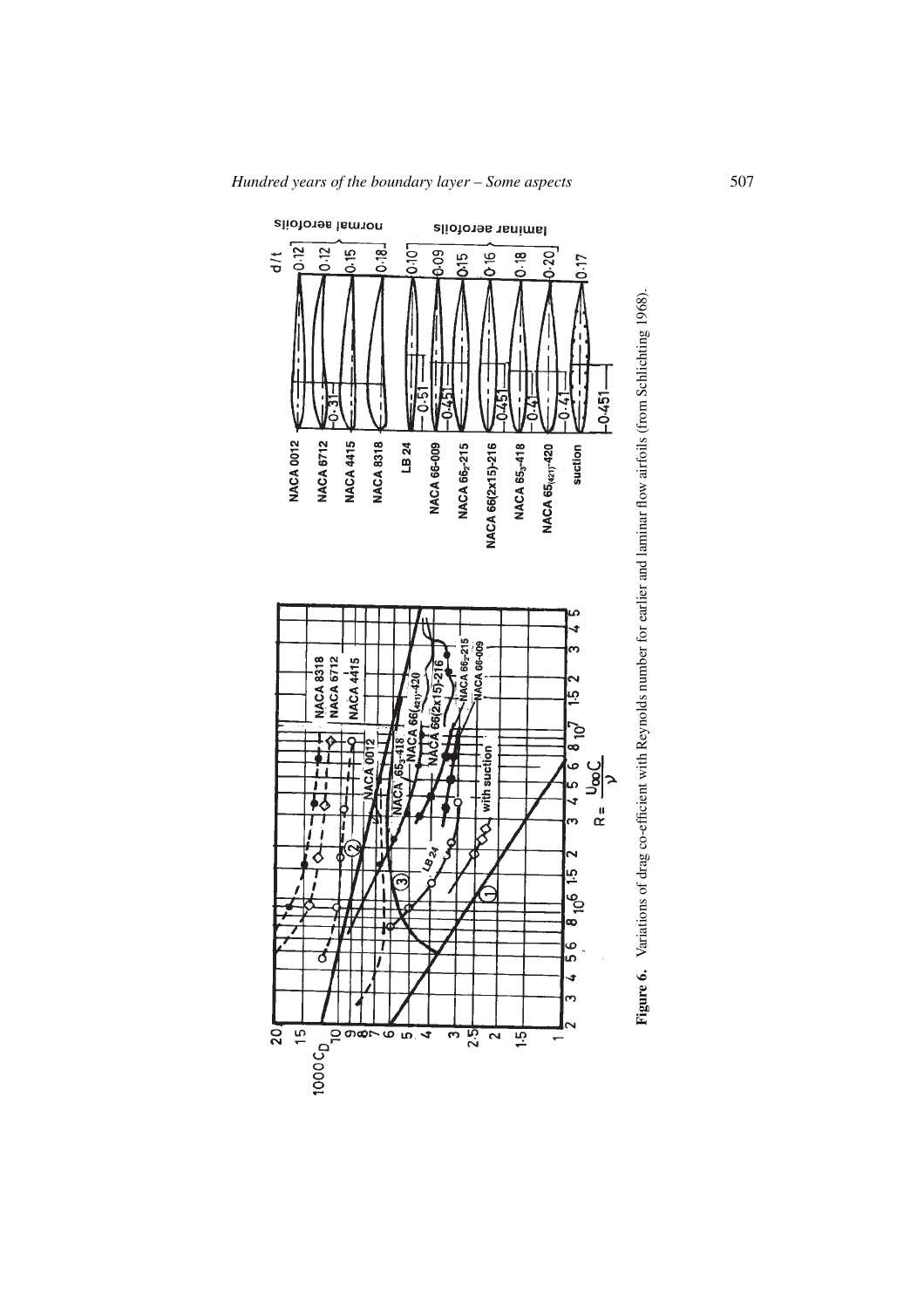

**Figure 7.** Wake-boundary layer interaction on a multi-element airfoil.

Spalart (1988) presents DNS of zero pressure gradient boundary layer up to  $R_\theta = 1410$ . Detailed turbulence statistics regarding velocity and pressure have been deduced. This investigation has provides insights into pressure fluctuations which are not easy to measure. Data have been used to verify models of turbulence. Spalart & Watmuff (1993) have carried out experimental and numerical studies of boundary layers under pressure gradients.

#### 4.4 *Data on three-dimensional turbulent boundary layers*

Boundary layers over swept wings, yawed cylinders or junctions of two bodies are threedimensional in nature. Measurements are difficult in these flows. Van den Berg & Elsenaar (1972) have reported measurements on an infinite swept wing shown in figure 8.

Pressure distributions, velocity profiles and turbulent stresses are reported.

Spaid *et al* (1990) present measurements on models of transport airplane wing–body combinations. The geometry is shown in figure 9. Information on skin friction drag is a special feature of the data. Olcmen & Simpson (1995) present data on wing-body junctions as shown in figure 10. Data on pressure co-efficient, skin friction, mean velocity and Reynolds stresses measured using three-component LDA are presented. A recent paper (Olcmen *et al* 2001) presents details on correlations between velocity components. The data should be useful for developing higher level models of turbulence.

#### **5. Some examples of boundary layer research in India**

Research in the field of boundary layers has been going on for the last fifty years in India. Important contributions have been in (i) transitions from laminar to turbulent boundary layers in incompressible and compressible flow and in three-dimension boundary layers, (ii) reverse transitions where turbulent boundary layers tend to become laminar when subjected to influences like severe favourable pressure gradients and centrifugal force, (iii) boundary layers subjected to curvature, as in flows in curved ducts etc., (iv) measurements of atmospheric boundarys layers, and (v) drag reduction by modification of surfaces on which boundary layers develop. Contributions made by different groups in the country are highlighted below. (References to some of the investigations are cited as illustrations, not all are listed.)

Dhawan (1953) under Prof H W Liepmann developed the technique called "direct measurement of skin friction". After his return to India, he initiated work in boundary layers at the Indian Institute of Science, Bangalore. Dhawan & Narasimha (1958) carried out a detailed study of transition in boundary layers. Rao (1967) studied an axisymmetric boundary layer. T S Prahlad studied three-dimensional boundary layers andMAB Narayanan and V Ramjee (1969) studied reverse transition. Subsequently, a large number of studies on boundary layers, wakes and jets were carried out under the guidance of R Narasimha, e.g. Prabhu &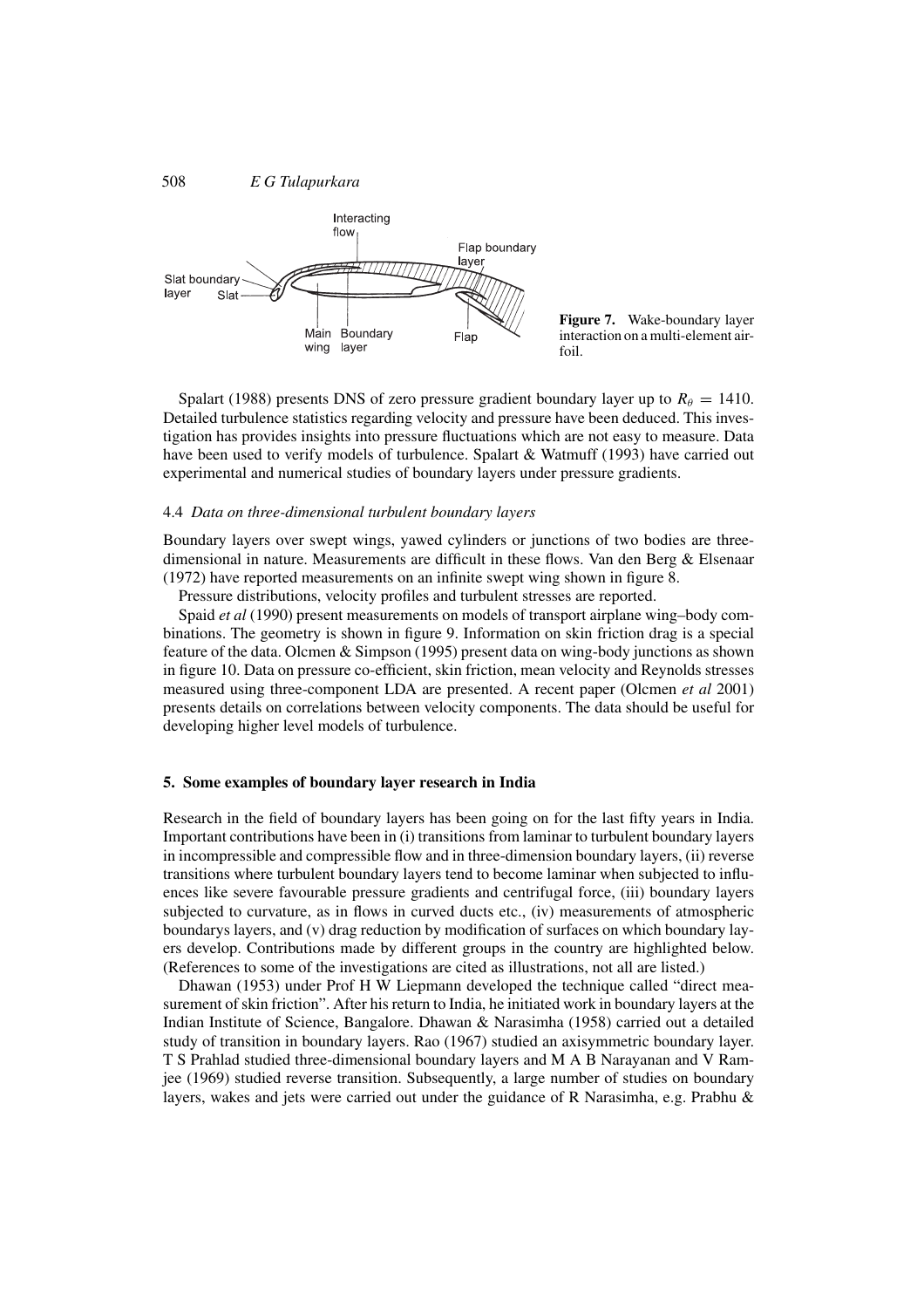

**Figure 8.** Boundary layer over a swept wing.

Narasimha (1972) on wakes, Rao *et al* (1971) on phenomenon of bursting in boundary layer. Later R Narasimha, A Prabhu and K N Rao did several studies on atmospheric boundary layers. A Prabhu, and B R Ramaprian have carried out studies on effects of curvature on boundary layers. J Dey and Rama Govindarajan have studied various aspects of transition. Noor Afzal applied asymptotic analysis to boundary layers. Yajnik (1970) extended the asymptotic theory to turbulent shear flows. After joining National Aeronautical Laboratory (NAL, now called the National Aerospace Laboratories), Bangalore he guided research in boundary layers, wakes and wake-boundary layer interactions. At NAL, Bangalore diagnostic techniques like LDA and PIV have been used to study free shear flows. P R Viswanath has worked on drag reduction by modification of the surface and on reverse transition. K Ramamurthy and others at the Computational & Theoretical Fluid Dynamics Division of NAL have developed codes for laminar flow airfoils. S Majumdar, S K Saxena and others have developed codes for computation of boundary layers over ships, space vehicles etc..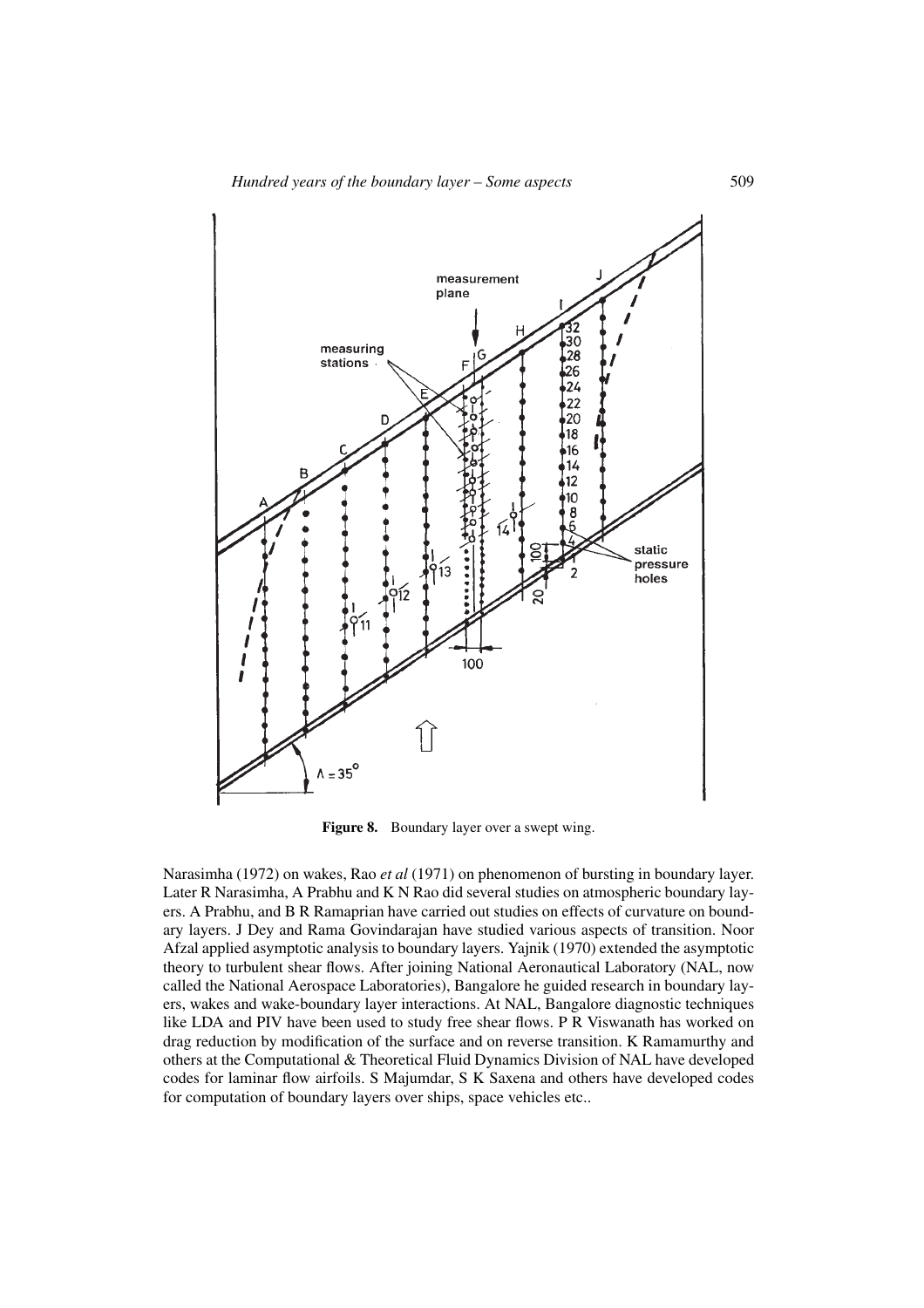

**Figure 9.** Boundary layer on wing–body combination.

At Indian Institute of Technology Madras, N V C Swamy initiated work on threedimensional boundary layers and wall jets, e.g. Swamy (1971) and Swamy & Aswathanarayana (1975). B H L Gowda has done several studies on three-dimensional wall jets. E G Tulapurkara, V Ramjee and J L Narasimhan have studied various aspects of boundary layers, wakes and wake-boundary layer interactions subjected to pressure gradient and curvature, e.g. Tulapurkara *et al* (1996, 2001). Studies on flow past S-shaped blades involving convex and concave curvatures in succession and pressure gradient have been carried out.



**Figure 10.** Boundary layer on a wing–body junction: **(a)** velocity profiles, **(b)** junction.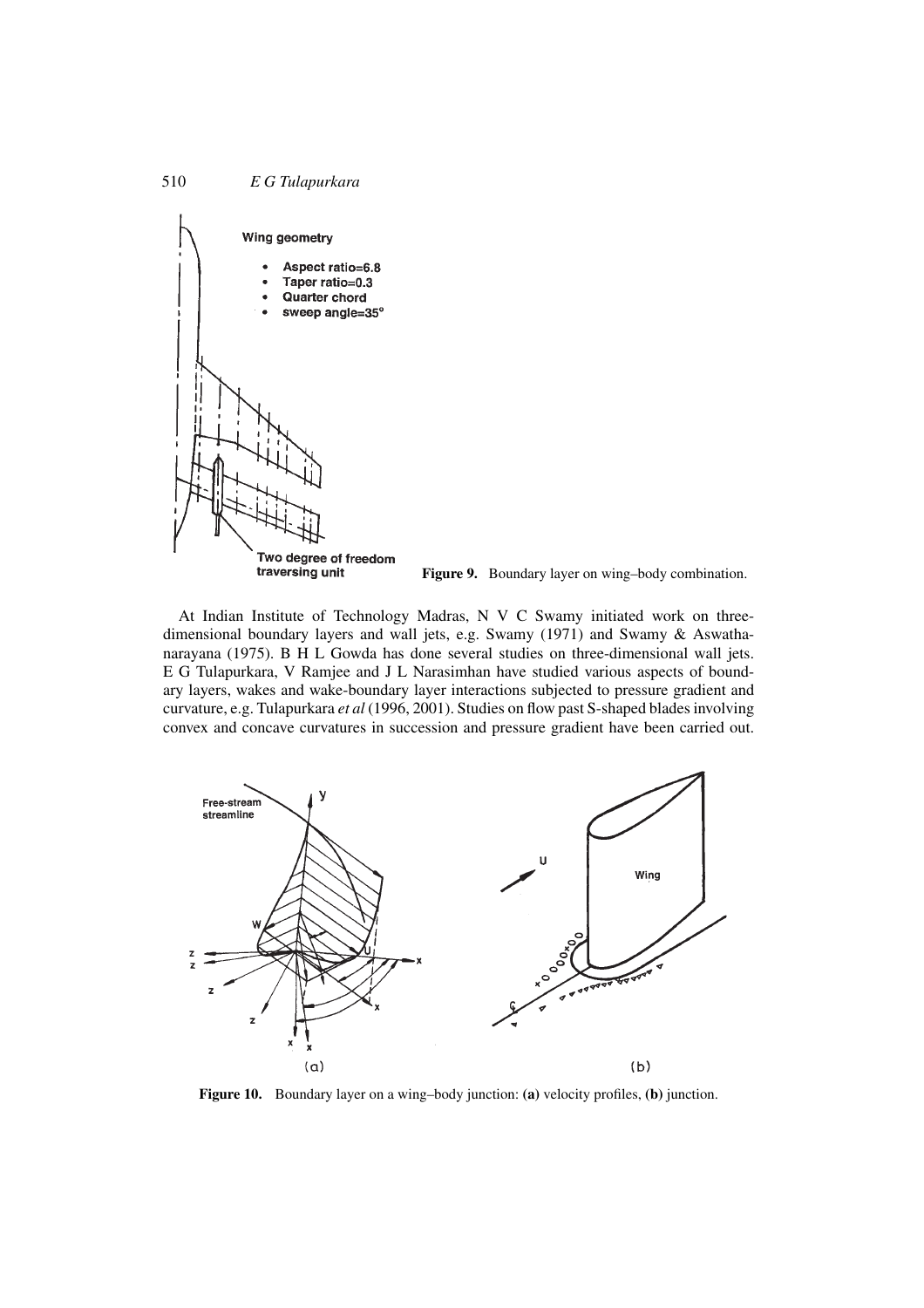T K Bose and his students studied boundary layers involving heat transfer, e.g. Bose (1980). BVSSS Prasad and N Sitaram have studied boundary layers on turbo-machinery components. Boundary layers in curved tubes and process equipment have been studied by S Jayanti.

At Indian Institute of Technology, Delhi P K Sen has investigated various aspects of transition e.g. Sen & Vashisht (1989). S Veeravalli studied the thickest boundary layer developed on the wall of the NASA Ames tunnel (Saddhoughi & Veeravalli 1994).

Work on boundary layers is going on in many organizations in India. The above description is far from all-inclusive and is only a sample of the work done/going on, as known to the author. Omissions are entirely unintentional.

## **6. Concluding remarks**

- (1) A single paper (Prandtl 1904) led to developments in several branches of engineering that in itself are a tribute to the genius of Ludwig Prandtl. In the present article, we have touched upon a few aspects of the entire spectrum of applications of the boundary layer concept.
- (2) Though several flow situations have been tackled in the literature, there are many areas in which research is continuing. A few of them are: (i) transitions in hypersonic flow, (ii) transitions in three-dimensional boundary layers like those on airplane wings, (iii) computation of three-dimensional turbulent boundary layers, and (iv) thermal boundary layers on porous surfaces with suction.

Help from Manoj Kumar Radle, S Mukhopadhyay and S Rajesh in preparation of this article is gratefully acknowledged.

# **References**

Anderson Jr J D 1985 *Fundamentals of aerodynamics* (Singapore: McGraw Hill)

- Bose T K 1980 Turbulent boundary layer heat transfer for a constant property particle laden gas flow. *Waerme Stoffuebertragung* 14: 165–171
- Coles D, Hirst A E (eds) 1969 Computation of turbulent boundary layers. *Proc. 1968 AFOSR-IFP Stanford Conference* (Stanford University, CA: Thermoscience Division)

Dhawan S 1953 Direct measurement of skin friction. NACA Report 1121

- Dhawan S, Narasimha R 1958 Some properties of boundary layer flow during transition from laminar to turbulent motion. *J. Fluid Mech.* 3: 418–436
- Elsenaar E, Boelsma S H 1974 Measurement of the turbulent boundary layer under infinite swept wing conditions. NLR TR 74095 U
- Elsenaar A, Hjelmberg L, Butefisch K, Bannink W J 1988 The international vortex flow experiment. In AGARD CP-437, vol. 1, pp 9·1–9·3

Eppler R 1990 *Airfoil design and data* (Berlin, Heidelberg: Springer Verlag)

- Jacob E N 1939 Preliminary report on laminar flow airfoils and boundary layer investigations. NACA Wartime Report No L-345, quoted in *Theory of wing sections* by I H Abbott and A E Von Doenhoff 1959 (New York: Dover)
- Klebanoff P S 1955 Characteristics of turbulence in a boundary layer with zero pressure gradient. NACA Report 1247

Lumley J L, Yaglom A M 2001 A century of turbulence. *Flow Turbulence Combustion* 66: 241–286